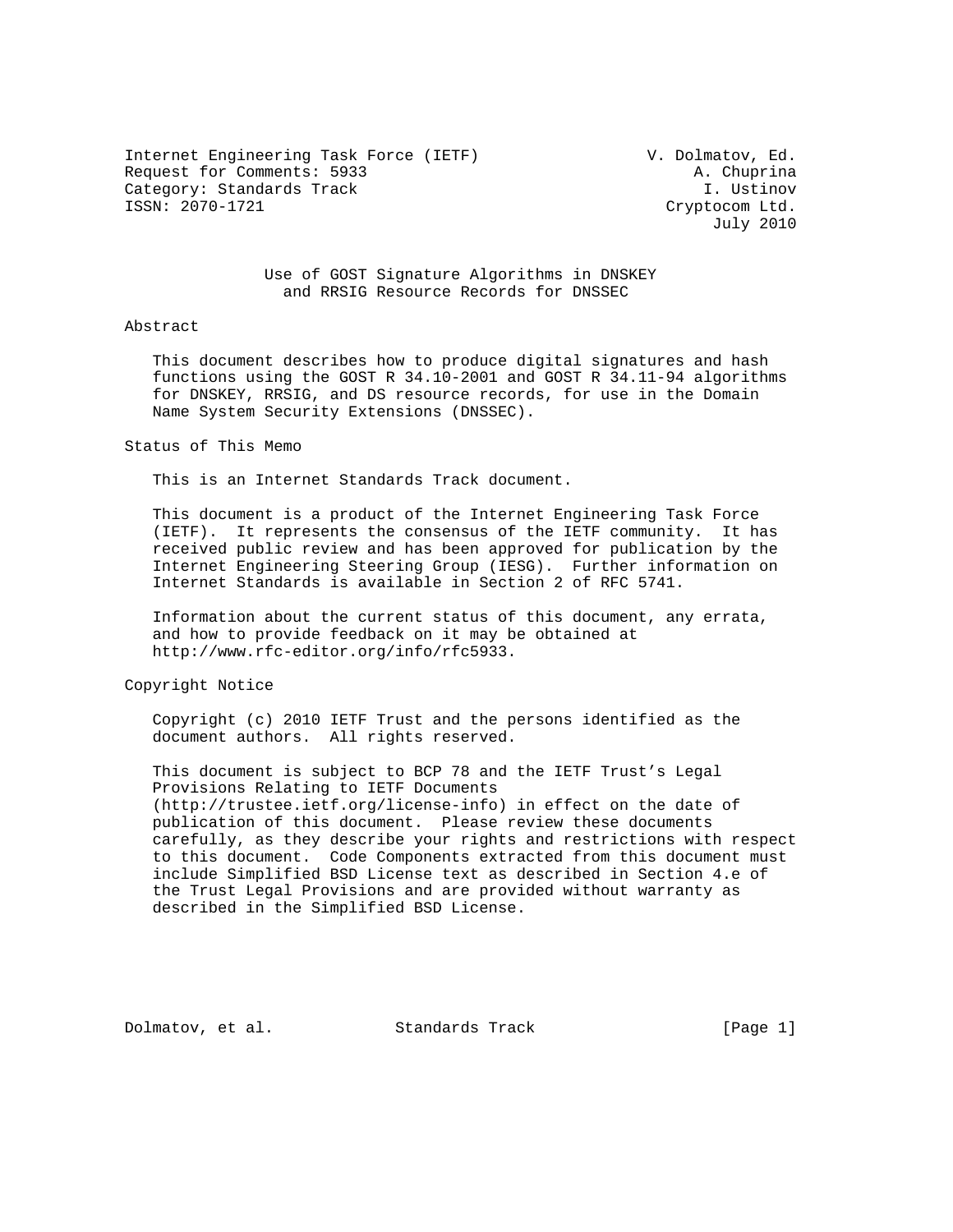# Table of Contents

| $\mathbf{1}$                                           |  |
|--------------------------------------------------------|--|
|                                                        |  |
|                                                        |  |
| Using a Public Key with Existing Cryptographic<br>2.1. |  |
|                                                        |  |
| 2.2. GOST DNSKEY RR Example 4                          |  |
|                                                        |  |
|                                                        |  |
|                                                        |  |
|                                                        |  |
|                                                        |  |
|                                                        |  |
|                                                        |  |
|                                                        |  |
|                                                        |  |
| 6. Implementation Considerations 6                     |  |
|                                                        |  |
| 6.1. Support for GOST Signatures 6                     |  |
| 6.2. Support for NSEC3 Denial of Existence 6           |  |
|                                                        |  |
| 8.                                                     |  |
| 9.                                                     |  |
| 10. References                                         |  |
|                                                        |  |
| 10.2. Informative References 8                         |  |
|                                                        |  |

## 1. Introduction

 The Domain Name System (DNS) is the global hierarchical distributed database for Internet Naming. The DNS has been extended to use cryptographic keys and digital signatures for the verification of the authenticity and integrity of its data. RFC 4033 [RFC4033], RFC 4034 [RFC4034], and RFC 4035 [RFC4035] describe these DNS Security Extensions, called DNSSEC.

 RFC 4034 describes how to store DNSKEY and RRSIG resource records, and specifies a list of cryptographic algorithms to use. This document extends that list with the signature and hash algorithms GOST R 34.10-2001 ([GOST3410], [RFC5832]) and GOST R 34.11-94 ([GOST3411], [RFC5831]), and specifies how to store DNSKEY data and how to produce RRSIG resource records with these algorithms.

 Familiarity with DNSSEC and with GOST signature and hash algorithms is assumed in this document.

 The term "GOST" is not officially defined, but is usually used to refer to the collection of the Russian cryptographic algorithms GOST R 34.10-2001 [RFC5832], GOST R 34.11-94 [RFC5831], and

Dolmatov, et al. Standards Track [Page 2]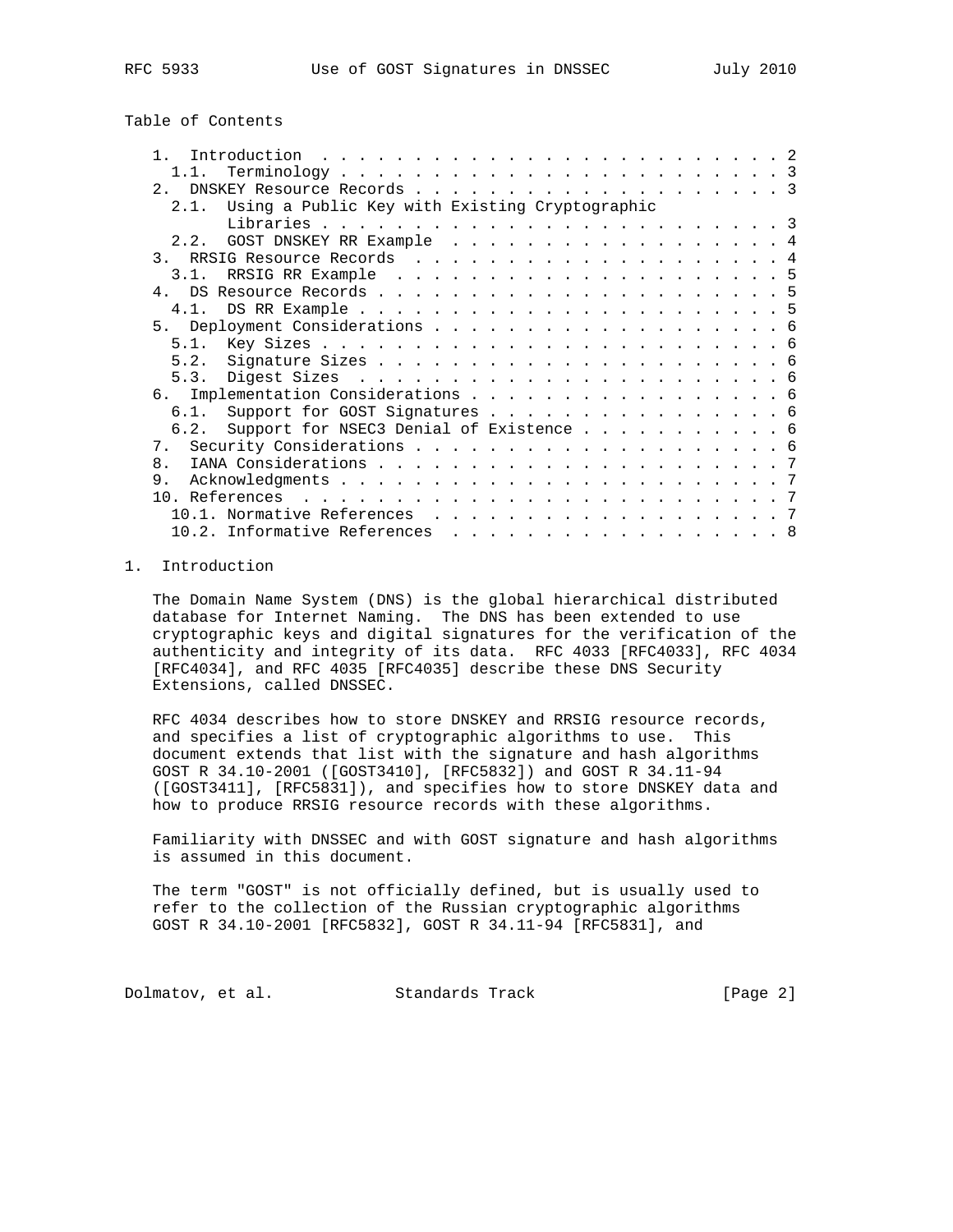GOST 28147-89 [RFC5830]. Since GOST 28147-89 is not used in DNSSEC, "GOST" will only refer to GOST R 34.10-2001 and GOST R 34.11-94 in this document.

1.1. Terminology

 The key words "MUST", "MUST NOT", "REQUIRED", "SHALL", "SHALL NOT", "SHOULD", "SHOULD NOT", "RECOMMENDED", "MAY", and "OPTIONAL" in this document are to be interpreted as described in [RFC2119].

2. DNSKEY Resource Records

The format of the DNSKEY RR can be found in RFC 4034 [RFC4034].

 GOST R 34.10-2001 public keys are stored with the algorithm number 12.

 The wire format of the public key is compatible with RFC 4491 [RFC4491]:

 According to [GOST3410] and [RFC5832], a public key is a point on the elliptic curve  $Q = (x,y)$ .

 The wire representation of a public key MUST contain 64 octets, where the first 32 octets contain the little-endian representation of x and the second 32 octets contain the little-endian representation of y.

 Corresponding public key parameters are those identified by id-GostR3410-2001-CryptoPro-A-ParamSet (1.2.643.2.2.35.1) [RFC4357], and the digest parameters are those identified by id-GostR3411-94-CryptoProParamSet (1.2.643.2.2.30.1) [RFC4357].

2.1. Using a Public Key with Existing Cryptographic Libraries

 At the time of this writing, existing GOST-aware cryptographic libraries are capable of reading GOST public keys via a generic X509 API if the key is encoded according to RFC 4491 [RFC4491], Section 2.3.2.

 To make this encoding from the wire format of a GOST public key with the parameters used in this document, prepend the 64 octets of key data with the following 37-byte sequence:

 0x30 0x63 0x30 0x1c 0x06 0x06 0x2a 0x85 0x03 0x02 0x02 0x13 0x30 0x12 0x06 0x07 0x2a 0x85 0x03 0x02 0x02 0x23 0x01 0x06 0x07 0x2a 0x85 0x03 0x02 0x02 0x1e 0x01 0x03 0x43 0x00 0x04 0x40

Dolmatov, et al. Standards Track [Page 3]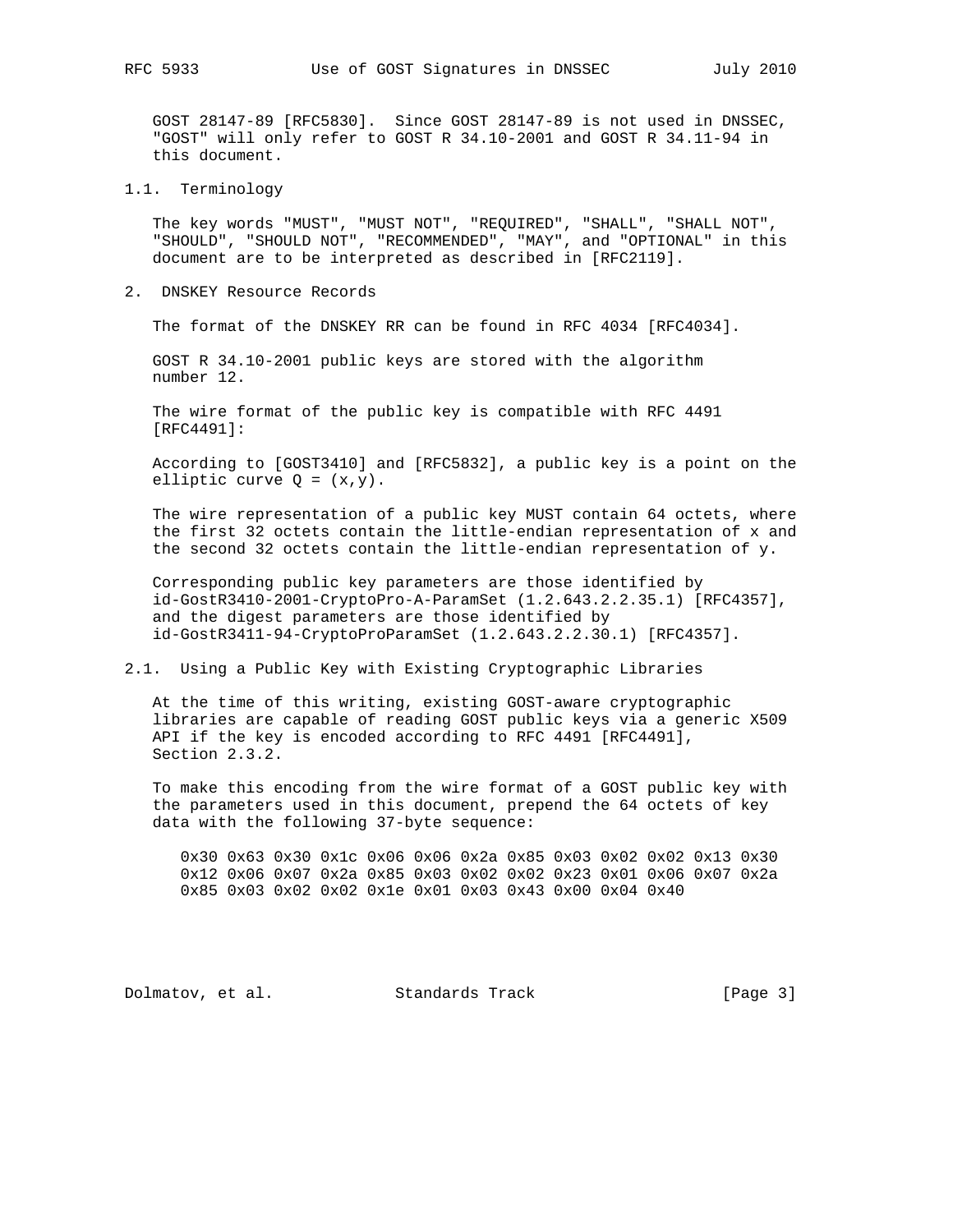2.2. GOST DNSKEY RR Example

 Given a private key with the following value (the value of the GostAsn1 field is split here into two lines to simplify reading; in the private key file, it must be in one line):

 Private-key-format: v1.2 Algorithm: 12 (ECC-GOST) GostAsn1: MEUCAQAwHAYGKoUDAgITMBIGByqFAwICIwEGByqFAwICHgEEIgQg/9M iXtXKg9FDXDN/R9CmVhJDyuzRAIgh4tPwCu4NHIs=

The following DNSKEY RR stores a DNS zone key for example.net:

 example.net. 86400 IN DNSKEY 256 3 12 ( aRS/DcPWGQj2wVJydT8EcAVoC0kXn5pDVm2I MvDDPXeD32dsSKcmq8KNVzigjL4OXZTV+t/6 w4X1gpNrZiC01g== ) ; key id = 59732

3. RRSIG Resource Records

 The value of the signature field in the RRSIG RR follows RFC 4490 [RFC4490] and is calculated as follows. The values for the RDATA fields that precede the signature data are specified in RFC 4034 [RFC4034].

 $hash = GOSTR3411(data)$ 

 where "data" is the wire format data of the resource record set that is signed, as specified in RFC 4034 [RFC4034].

 The hash MUST be calculated with GOST R 34.11-94 parameters identified by id-GostR3411-94-CryptoProParamSet [RFC4357].

 The signature is calculated from the hash according to the GOST R 34.10-2001 standard, and its wire format is compatible with RFC 4490 [RFC4490].

Quoting RFC 4490:

 "The signature algorithm GOST R 34.10-2001 generates a digital signature in the form of two 256-bit numbers, r and s. Its octet string representation consists of 64 octets, where the first 32 octets contain the big-endian representation of s and the second 32 octets contain the big-endian representation of r".

Dolmatov, et al. Standards Track [Page 4]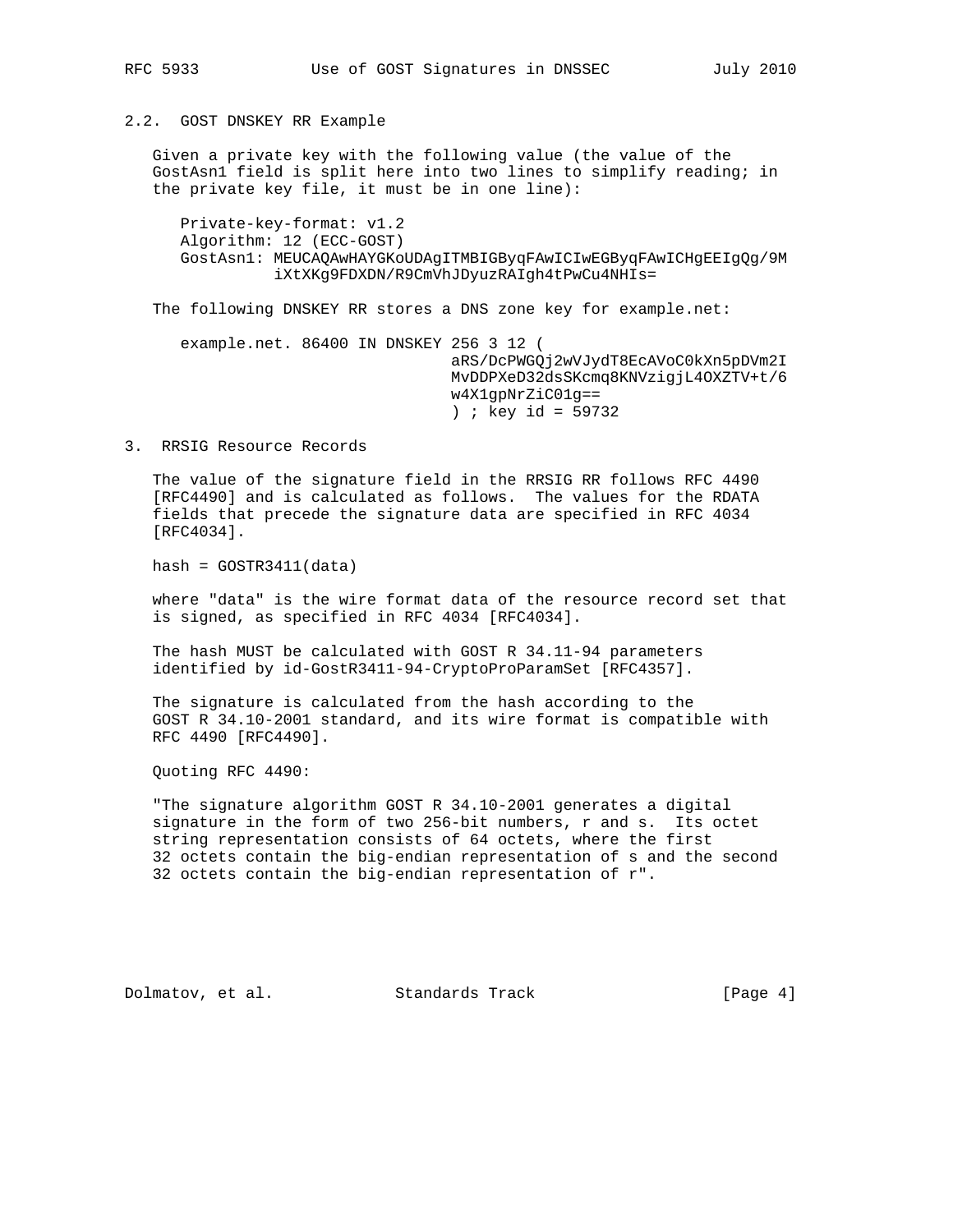3.1. RRSIG RR Example

 With the private key from Section 2.2, sign the following RRSet, consisting of one A record:

www.example.net. 3600 IN A 192.0.2.1

 Setting the inception date to 2000-01-01 00:00:00 UTC and the expiration date to 2030-01-01 00:00:00 UTC, the following signature RR will be valid:

 www.example.net. 3600 IN RRSIG A 12 3 3600 20300101000000 ( 20000101000000 59732 example.net. 7vzzz6iLOmvtjs5FjVjSHT8XnRKFY15ki6Kp kNPkUnS8iIns0Kv4APT+D9ibmHhGri6Sfbyy  $zi67+wBbbW/jrA==$  )

 Note: The ECC-GOST signature algorithm uses random data, so the actual computed signature value will differ between signature calculations.

4. DS Resource Records

 The GOST R 34.11-94 digest algorithm is denoted in DS RRs by the digest type 3. The wire format of a digest value is compatible with RFC 4490 [RFC4490], that is, the digest is in little-endian representation.

 The digest MUST always be calculated with GOST R 34.11-94 parameters identified by id-GostR3411-94-CryptoProParamSet [RFC4357].

4.1. DS RR Example

For Key Signing Key (KSK):

 example.net. 86400 DNSKEY 257 3 12 ( LMgXRHzSbIJGn6i16K+sDjaDf/k1o9DbxScO gEYqYS/rlh2Mf+BRAY3QHPbwoPh2fkDKBroF SRGR7ZYcx+YIQw== ) ; key id =  $40692$ 

The DS RR will be

 example.net. 3600 IN DS 40692 12 3 ( 22261A8B0E0D799183E35E24E2AD6BB58533CBA7E3B14D659E9CA09B 2071398F )

Dolmatov, et al. Standards Track [Page 5]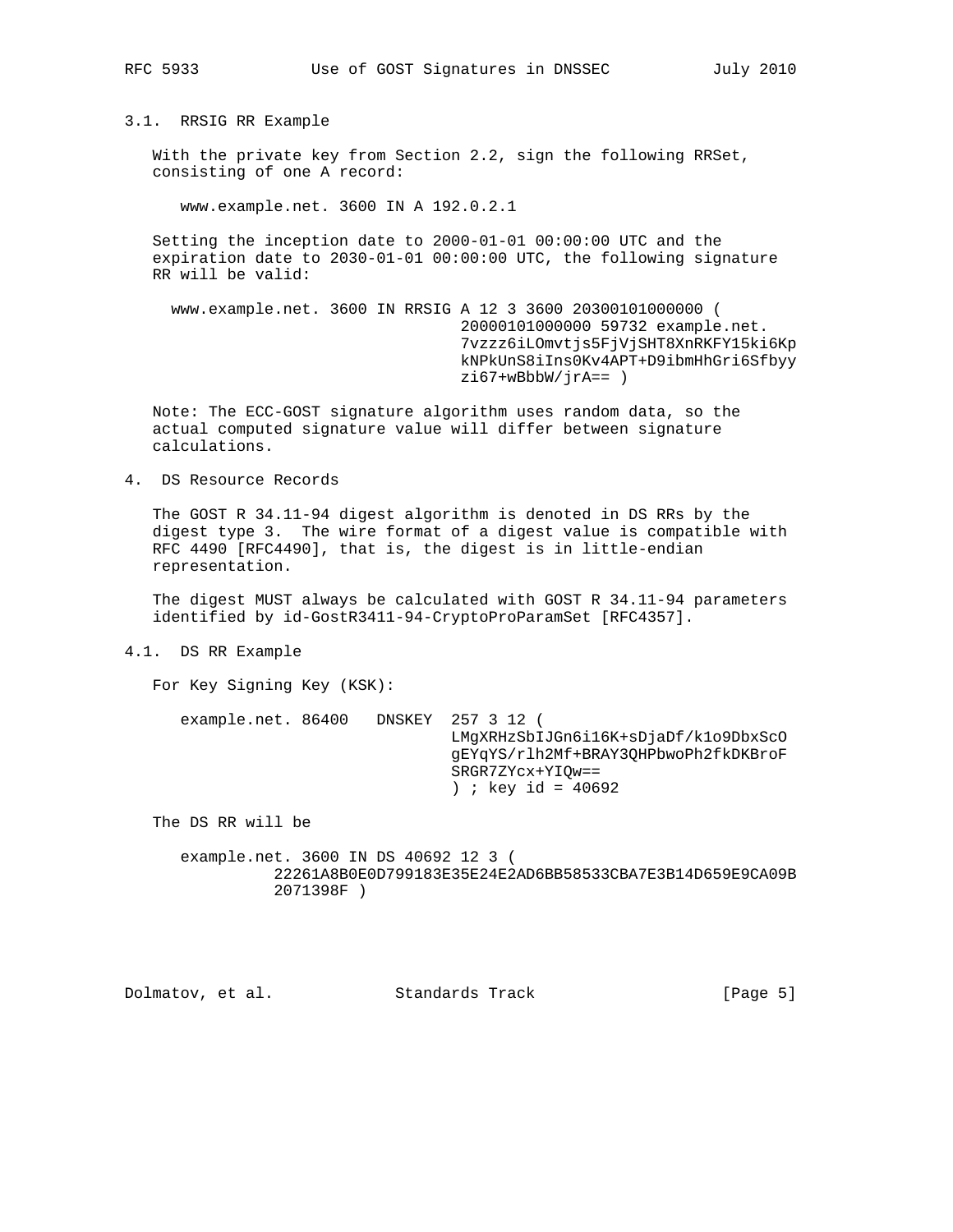- 5. Deployment Considerations
- 5.1. Key Sizes

 According to RFC 4357 [RFC4357], the key size of GOST public keys MUST be 512 bits.

5.2. Signature Sizes

 According to the GOST R 34.10-2001 digital signature algorithm specification ([GOST3410], [RFC5832]), the size of a GOST signature is 512 bits.

5.3. Digest Sizes

 According to GOST R 34.11-94 ([GOST3411], [RFC5831]), the size of a GOST digest is 256 bits.

- 6. Implementation Considerations
- 6.1. Support for GOST Signatures

 DNSSEC-aware implementations MAY be able to support RRSIG and DNSKEY resource records created with the GOST algorithms as defined in this document.

6.2. Support for NSEC3 Denial of Existence

 Any DNSSEC-GOST implementation MUST support both NSEC [RFC4035] and NSEC3 [RFC5155].

7. Security Considerations

 Currently, the cryptographic resistance of the GOST R 34.10-2001 digital signature algorithm is estimated as 2\*\*128 operations of multiple elliptic curve point computations on prime modulus of order 2\*\*256.

 Currently, the cryptographic resistance of the GOST R 34.11-94 hash algorithm is estimated as 2\*\*128 operations of computations of a step hash function. (There is a known method to reduce this estimate to 2\*\*105 operations, but it demands padding the colliding message with 1024 random bit blocks each of 256-bit length; thus, it cannot be used in any practical implementation).

Dolmatov, et al. Standards Track [Page 6]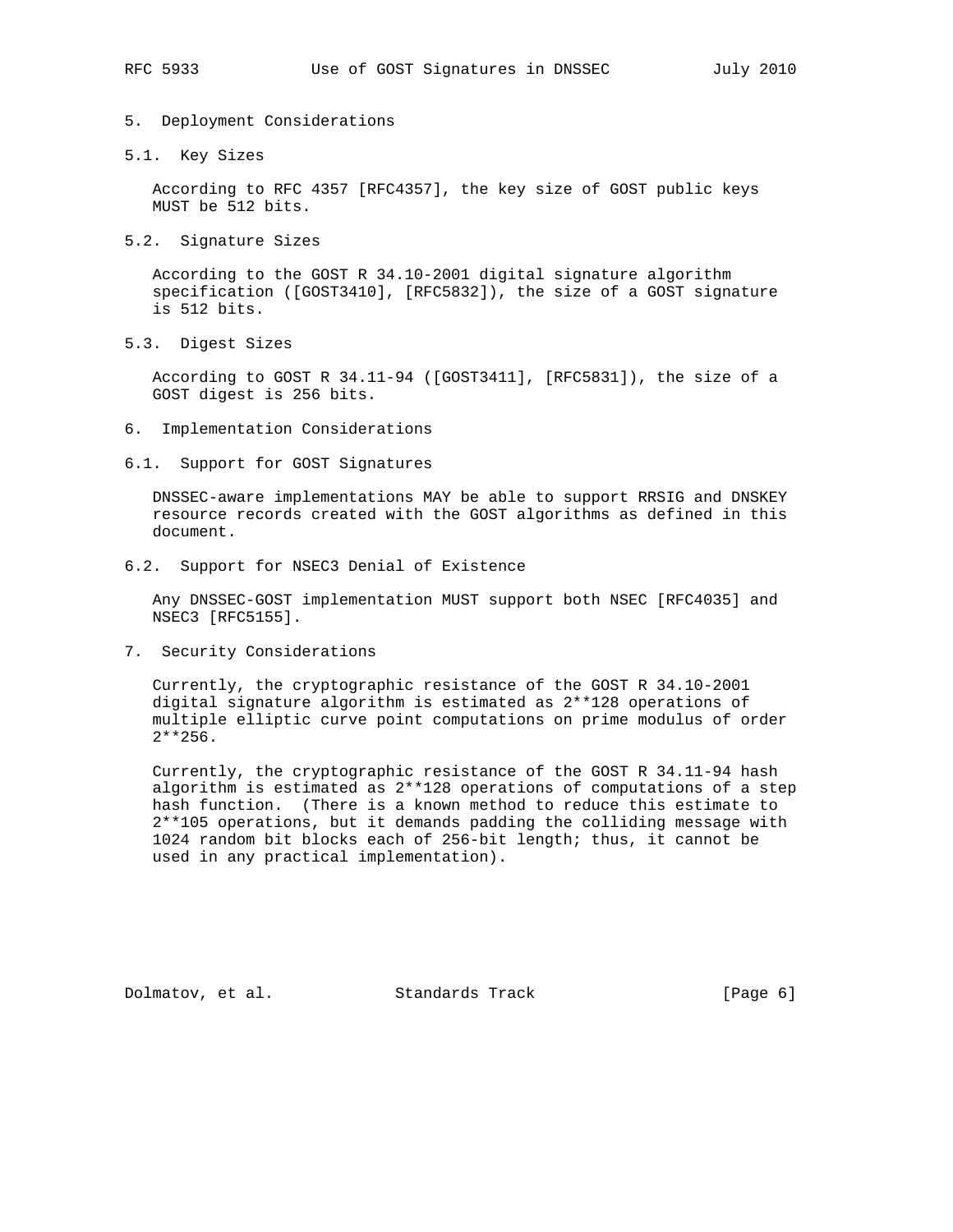### 8. IANA Considerations

 This document updates the IANA registry "DNS Security Algorithm Numbers" [RFC4034]. The following entries have been added to the registry:

zone Trans. Value Algorithm Mnemonic Signing Sec. References Status 12 GOST R 34.10-2001 ECC-GOST Y \* RFC 5933 OPTIONAL

 This document updates the RFC 4034 Digest Types assignment ([RFC4034], Section A.2) by adding the value and status for the GOST R 34.11-94 algorithm:

Value Algorithm Status 3 GOST R 34.11-94 OPTIONAL

9. Acknowledgments

 This document is a minor extension to RFC 4034 [RFC4034]. Also, we tried to follow the documents RFC 3110 [RFC3110], RFC 4509 [RFC4509], and RFC 4357 [RFC4357] for consistency. The authors of and contributors to these documents are gratefully acknowledged for their hard work.

 The following people provided additional feedback, text, and valuable assistance: Dmitry Burkov, Jaap Akkerhuis, Olafur Gundmundsson, Jelte Jansen, and Wouter Wijngaards.

- 10. References
- 10.1. Normative References
	- [GOST3410] "Information technology. Cryptographic data security. Signature and verification processes of [electronic] digital signature.", GOST R 34.10-2001, Gosudarstvennyi Standard of Russian Federation, Government Committee of Russia for Standards, 2001. (In Russian).
	- [GOST3411] "Information technology. Cryptographic data security. Hashing function.", GOST R 34.11-94, Gosudarstvennyi Standard of Russian Federation, Government Committee of Russia for Standards, 1994. (In Russian).
	- [RFC2119] Bradner, S., "Key words for use in RFCs to Indicate Requirement Levels", BCP 14, RFC 2119, March 1997.

Dolmatov, et al. Standards Track [Page 7]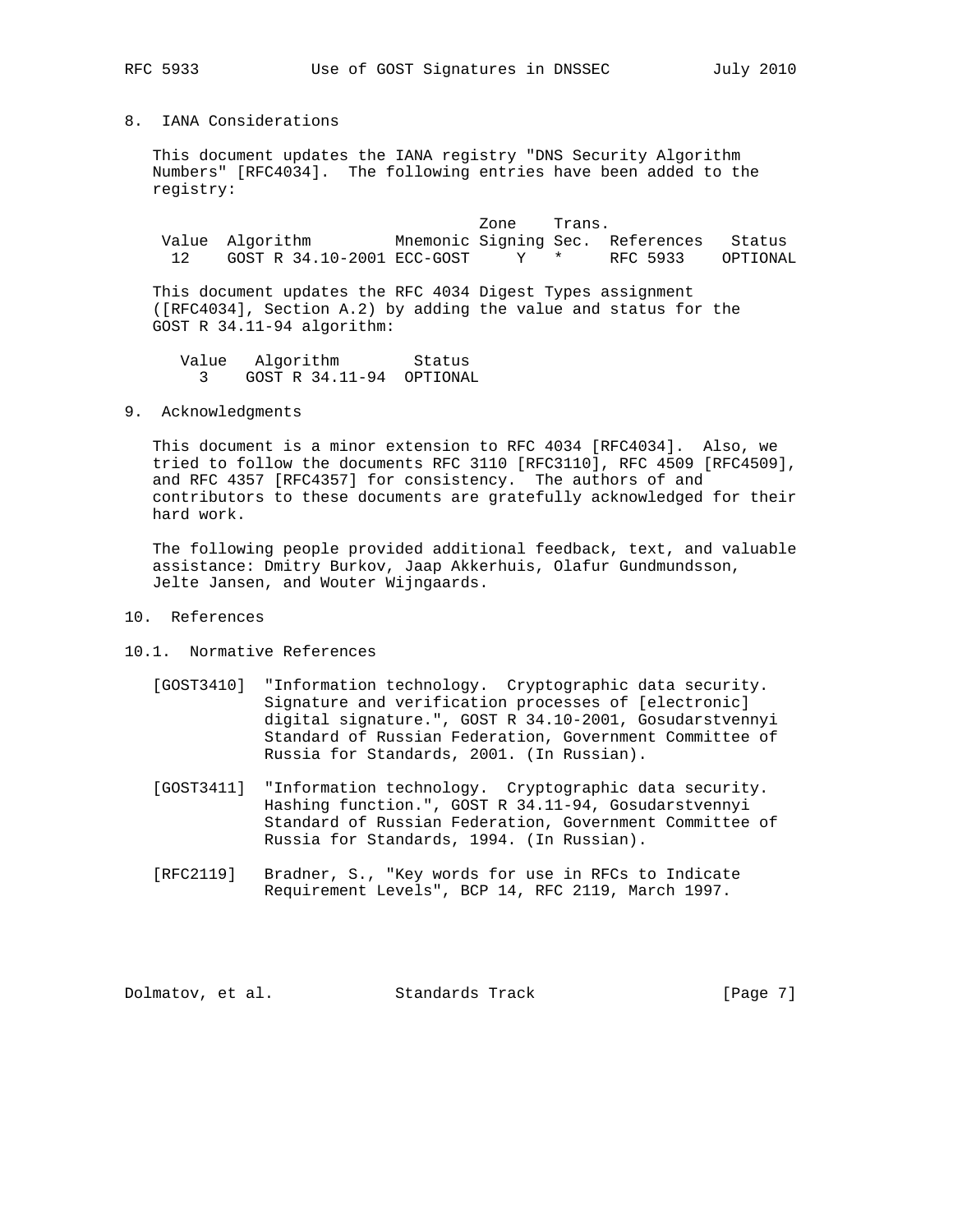- [RFC3110] Eastlake 3rd, D., "RSA/SHA-1 SIGs and RSA KEYs in the Domain Name System (DNS)", RFC 3110, May 2001.
- [RFC4033] Arends, R., Austein, R., Larson, M., Massey, D., and S. Rose, "DNS Security Introduction and Requirements", RFC 4033, March 2005.
- [RFC4034] Arends, R., Austein, R., Larson, M., Massey, D., and S. Rose, "Resource Records for the DNS Security Extensions", RFC 4034, March 2005.
- [RFC4035] Arends, R., Austein, R., Larson, M., Massey, D., and S. Rose, "Protocol Modifications for the DNS Security Extensions", RFC 4035, March 2005.
- [RFC4357] Popov, V., Kurepkin, I., and S. Leontiev, "Additional Cryptographic Algorithms for Use with GOST 28147-89, GOST R 34.10-94, GOST R 34.10-2001, and GOST R 34.11-94 Algorithms", RFC 4357, January 2006.
- [RFC4490] Leontiev, S., Ed. and G. Chudov, Ed., "Using the GOST 28147-89, GOST R 34.11-94, GOST R 34.10-94, and GOST R 34.10-2001 Algorithms with Cryptographic Message Syntax (CMS)", RFC 4490, May 2006.
- [RFC4491] Leontiev, S., Ed. and D. Shefanovski, Ed., "Using the GOST R 34.10-94, GOST R 34.10-2001, and GOST R 34.11-94 Algorithms with the Internet X.509 Public Key Infrastructure Certificate and CRL Profile", RFC 4491, May 2006.
- [RFC5155] Laurie, B., Sisson, G., Arends, R., and D. Blacka, "DNS Security (DNSSEC) Hashed Authenticated Denial of Existence", RFC 5155, March 2008.
- 10.2. Informative References
	- [RFC4509] Hardaker, W., "Use of SHA-256 in DNSSEC Delegation Signer (DS) Resource Records (RRs)", RFC 4509, May 2006.
	- [RFC5830] Dolmatov, V., Ed., "GOST 28147-89: Encryption, Decryption, and Message Authentication Code (MAC) Algorithms", RFC 5830, March 2010.
	- [RFC5831] Dolmatov, V., Ed., "GOST R 34.11-94: Hash Function Algorithm", RFC 5831, March 2010.

Dolmatov, et al. Standards Track [Page 8]